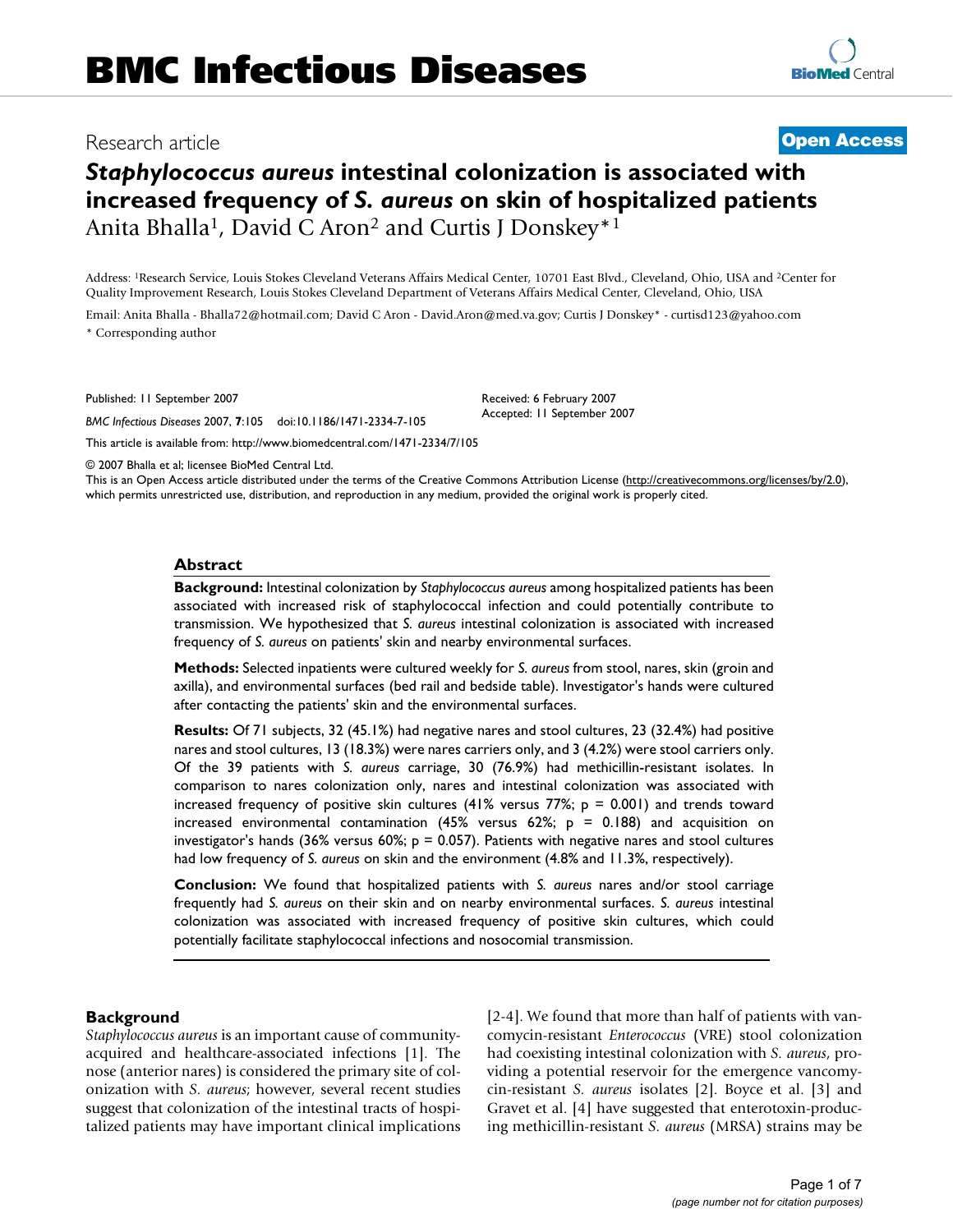an underappreciated cause of antibiotic-associated diarrhea. Finally, Squier et al. [5] found that intensive care and liver transplant unit patients with both rectal and nares MRSA colonization had significantly higher rates of *S. aureus* infection than did patients with nares carriage alone (40% vs. 18%).

The mechanism by which intestinal colonization by *S. aureus* might lead to an increased risk of staphylococcal infections is not known. Squier et al. [5] proposed that intestinal colonization by *S. aureus* could be associated with increased frequency of colonization or contamination of skin sites, thereby increasing the risk for contamination of devices, wounds, and mucous membranes. In addition to facilitating infections, shedding of large number of *S. aureus* from stool onto skin and environmental surfaces could potentially contribute to nosocomial transmission [5-7]. Other explanations for the association between intestinal colonization with *S. aureus* and infections are also possible. For example, strains with increased virulence might have a greater propensity to colonize the intestinal tract or the skin. We performed a prospective observational study to test the hypothesis that intestinal colonization by *S. aureus* is associated with increased frequency of positive skin cultures and increased contamination of nearby environmental surfaces.

# **Methods**

#### *Setting and study design*

We performed a 6-month prospective study of selected inpatients at the Cleveland Veterans Affairs Medical Center. Subjects were selected by reviewing in sequence a listing of all inpatients hospitalized on the first workday of each week; the list was generated based on time of admission. Patients with an anticipated duration of additional stay in the hospital of less than 3 days were excluded in order to allow for collection of serial samples from a significant proportion of the subjects. After oral informed consent was obtained, stool samples were collected each week during the admission. Stool samples were refrigerated at 4°C and either processed within one week, or frozen at (-) 80°C for analysis at a later date. We tested for the presence of *S. aureus* in stool specimens, and if present, determined the density of colonization. Patients were considered to have persistent stool or nares colonization if *S. aureus* was cultured from three or more consecutive stool or nares samples, respectively.

Within 1 day of each stool collection, cultures were obtained from the patient's anterior nares, skin (groin and axilla), and environment (bed rail and bedside table) using pre-moistened cotton-tipped swabs. In addition, hand imprint cultures for *S. aureus* were obtained after contacting the same skin and environment sites noted

above as described previously [8]. In short, the investigators disinfected their hands with 62.5% alcohol hand rub and imprinted 1 hand onto a mannitol salt agar (Becton Dickinson, Cockeysville, MD) plate to confirm that no *S. aureus* were present. The same hand was then placed sequentially onto the patient's bedrail, bedside table, groin, and axilla, each for 5 seconds. The fingertips and palms were then imprinted onto a second mannitol salt agar plate and processed as described below.

Information regarding demographic characteristics, coexisting illnesses, *S. aureus* infections, and medications and treatments was obtained through standardized medical record review. All subjects were assessed for development of *S. aureus* infections during their admissions and charts were reviewed to evaluate whether infections occurred within 90 days after discharge. Because some antibiotics have in vitro inhibitory activity against *S. aureus* strains, we assessed whether therapy with antibiotics with in vitro activity against the colonizing strains was associated with elimination of nares or intestinal carriage. Infections were defined using the Centers for Disease Control and Prevention criteria for nosocomial infections [9]. The Louis Stokes Cleveland Department of Veterans Affairs Medical Center's Institutional Review Board approved the study protocol.

#### *Microbiologic analysis and molecular typing*

In order to screen for the presence of *S. aureus*, samples were plated onto mannitol salt agar (Becton Dickinson). Plates were incubated at 37°C for 48 hours and colonies consistent with *S. aureus* were subjected to identification and susceptibility testing in accordance with National Committee for Clinical Laboratory Standards guidelines [10]. The density of organisms/g of stool was determined as previously described [2]. If no organisms were detected, the lower limit of detection was assigned  $(\sim 1.5 \log/g)$ . The number of colonies of *S. aureus* from cultures of nares, skin, environmental surfaces, and investigator's hands were counted. Pulsed-field gel electrophoresis was performed on selected *S. aureus* isolates using a modification of the technique of Hoyen et al [11]. The plugs were digested with *Sma*I for 16 hours (Promega, Madison, Wis.). Pulsed-field gel patterns were interpreted using the criteria of Tenover et al [12].

#### *Statistical analysis*

Data were analyzed using SPSS version 10.0 (Chicago, IL). We compared the characteristics of 3 groups (i.e., stool colonization with or without concurrent nares colonization, nares colonization only, and no colonization as evidenced by negative nares and stool cultures). Patients with positive stool cultures but negative nares cultures were not analyzed separately for differences in patient characteristics because there were only 3 subjects in this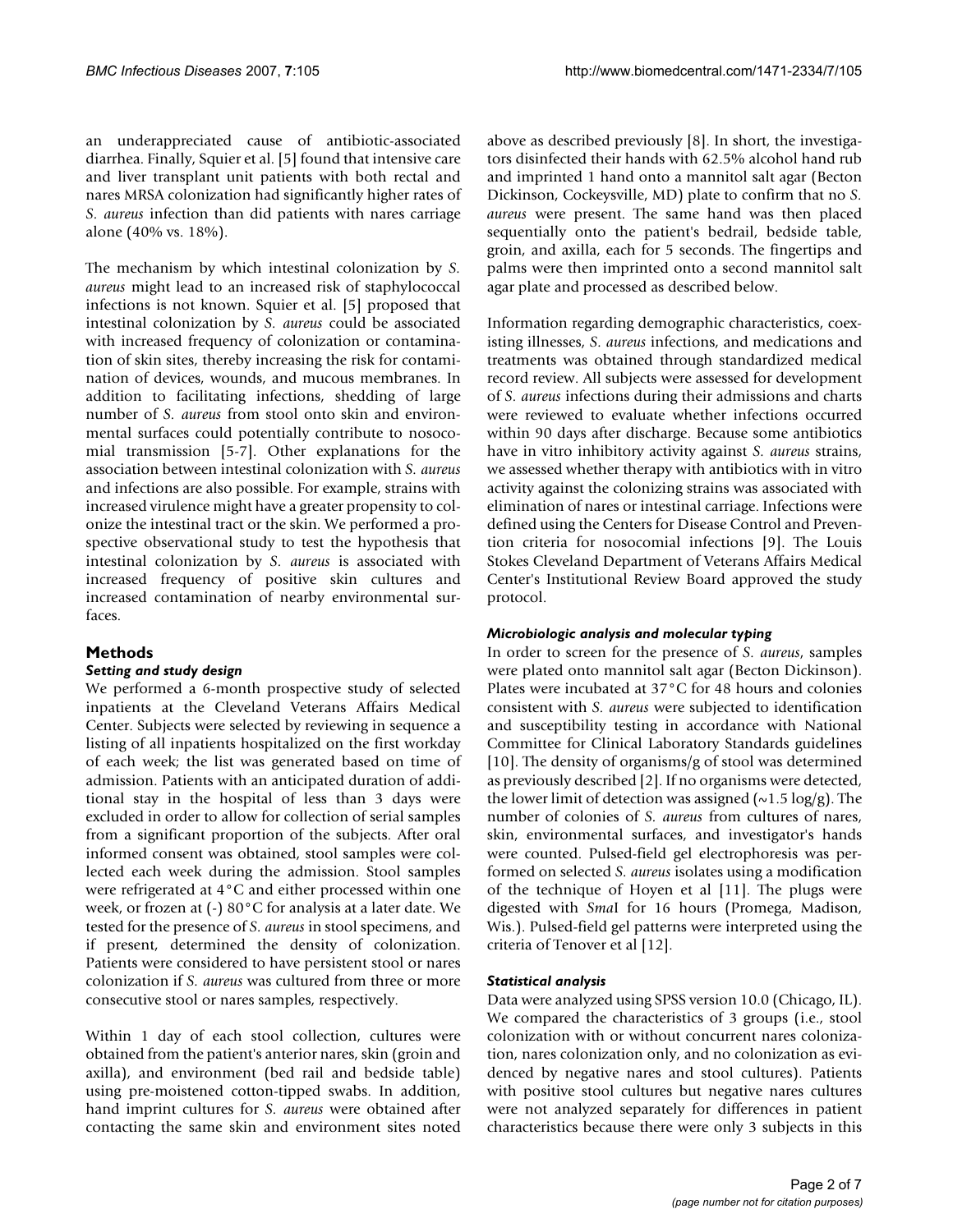group. One-way analysis of variance was used for analysis of continuous variables and the Pearson Chi-square test or Fisher's exact test was used for analysis of categorical data. Additional bi-variate analyses were performed to compare characteristics of patients with any *S. aureus* colonization of nares or stool to those with no colonization (i.e., negative nares and stool cultures), and to compare colonized patients with stool carriage (with or without concurrent nares carriage) to patients with nares colonization only. For purposes of analysis, patients with a positive nares or stool culture at any time during the study were considered to be positive at these sites. The frequencies of positive cultures for skin, environment, and hand acquisition cultures were analyzed using the Pearson Chi-square test or Fisher's exact test. All reported p values are two-sided. Unless otherwise stated, mean values are given as means ± SD. Finally, the impact of antibiotic treatment was examined to determine whether antibiotics with in vitro activity against colonizing *S. aureus* strains would inhibit nares or intestinal colonization.

# **Results**

# *Characteristics of the patients*

Seventy-one total patients were enrolled in the study. Thirty-two (45.1%) patients had negative nares and stool cultures for *S. aureus*; 23 (32.4%) had positive nares and stool cultures; 13 (18.3%) had positive nares but negative stool cultures; and 3 (4.2%) had negative nares but positive stool cultures. Of the 39 patients with *S. aureus* colonization, 30 (76.9%) had MRSA. Of the 23 patients with nares and intestinal colonization, 18 (78.3%) had 3 sets of cultures obtained and 100% had persistent positive stool and nares cultures (i.e. positive cultures from 3 consecutive cultures). The mean density of *S. aureus* in stool of these patients was 4.39 log/g of stool (range, 1.5 to 7.4 log/g). Fifteen of the 18 patients with persistent positive stool cultures maintained *S. aureus* colonization for the duration of their admission and/or participation in the study (range, 3 to 22 weeks). Five of the 13 patients with positive nares but negative stool cultures had 3 consecutive sets of cultures, and 4 of 5 (80%) had persistent positive nares cultures.

When patients with stool carriage (with or without concurrent nares carriage), nares carriage only, and no stool or nares carriage were compared (Table 1), only the development of *S. aureus* infections was significantly different among the 3 groups. When patients with any *S. aureus* colonization were compared to those with no stool or nares carriage, those with *S. aureus* colonization were more likely to have diarrhea or fecal incontinence (59.0% versus 25.0%; p = 0.02), *S. aureus* infection (25.6% versus

| Table 1: Characteristics of the 71 study patients and events during the study Staphylococcus aureus colonization sites |  |  |  |  |
|------------------------------------------------------------------------------------------------------------------------|--|--|--|--|
|------------------------------------------------------------------------------------------------------------------------|--|--|--|--|

|                                                | Stool +         | <b>Nares</b>    | Nares -         |      |
|------------------------------------------------|-----------------|-----------------|-----------------|------|
|                                                | Nares +/-       | only            | Stool -         |      |
| Characteristic                                 | $(N = 26)$      | $(N = 13)$      | $(N = 32)$      | $p*$ |
| At baseline                                    |                 |                 |                 |      |
| Age, years, mean ± SD                          | $65.0 \pm 14.5$ | $66.1 \pm 11.4$ | $63.1 \pm 13.2$ | 0.76 |
| Length of stay, mean ± SD                      | $22.6 \pm 18.6$ | $19.2 \pm 16.1$ | $13.2 \pm 12.1$ | 0.13 |
| Male sex, no. (%)                              | 26 (100)        | 13(100)         | 32 (100)        | L    |
| Clinical conditions, no. (%)                   |                 |                 |                 |      |
| Chronic renal failure                          | 3(11.5)         | 2(15.4)         | 2(6.3)          | 0.61 |
| Diabetes mellitus                              | 9(34.6)         | 4(30.8)         | 12(37.5)        | 0.91 |
| Chronic dermatologic conditions                | (3.8)           | (7.7)           | (3.1)           | 0.25 |
| Wounds                                         | 11(42.3)        | 4(30.8)         | 6(18.8)         | 0.15 |
| Liver disease                                  | 4(15.4)         | 1(7.7)          | (3.1)           | 0.25 |
| Cancer                                         | 5(19.2)         | 0(0)            | 7(21.9)         | 0.19 |
| Nursing home resident, no. (%)                 | 4(15.4)         | 3(23.1)         | 5(15.6)         | 0.81 |
| During the study, no. (%)                      |                 |                 |                 |      |
| Admission to intensive care unit               | 4(15.4)         | 1(7.7)          | 2(6.3)          | 0.13 |
| Nasogastric tube                               | 6(23.1)         | 2(15.4)         | 3(9.4)          | 0.36 |
| Mechanical ventilation                         | 6(23.1)         | (7.7)           | 2(6.3)          | 0.13 |
| Antibiotic therapy                             | 18(69.2)        | 9(69.2)         | 21(65.6)        | 0.95 |
| Vancomycin-resistant Enterococcus colonization | 10(38.5)        | 4(30.8)         | 7(21.9)         | 0.39 |
| Central venous catheter                        | 5(19.2)         | (7.7)           | 6(18.8)         | 0.62 |
| Diarrhea or fecal incontinence                 | 15(57.7)        | 8(61.5)         | 8(25)           | 0.06 |
| Surgery                                        | 4(15.4)         | 2(15.4)         | 6(18.8)         | 0.93 |
| Proton pump inhibitor or $H_2$ blocker         | 18(69.2)        | 9(69.2)         | 21(65.6)        | 0.95 |
| S. aureus infection                            | 8(30.8)         | 2(15.4)         | (3.1)           | 0.02 |
|                                                |                 |                 |                 |      |

\*p values refer to overall differences among the 3 groups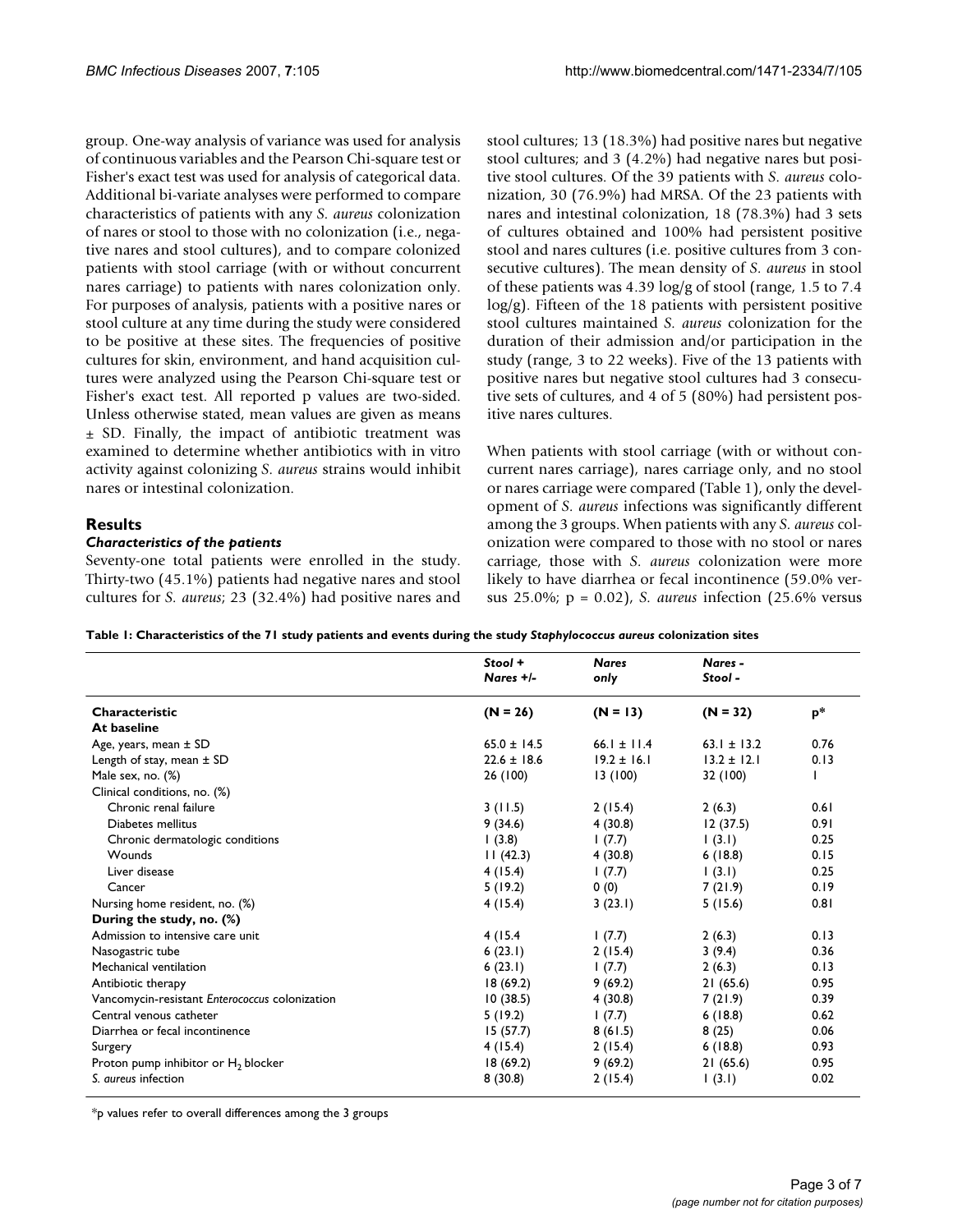3.1%; *P* = 0.009), and increased length of stay (21.5 ± 17.7 versus  $13.2 \pm 12.1$ ;  $p = 0.02$ ); there was a trend toward increased frequency of wounds in patients with any *S. aureus* colonization versus those with no carriage (38.5% versus 18.8%;  $p = 0.07$ ). Patients with stool carriage (with or without concurrent nares carriage) did not differ significantly from patients with nares carriage only in any of the variables assessed.

Overall, 15.5% of the study patients (11 of 71) developed *S. aureus* infections. These included bacteremia in 5 patients, empyema in 1, pneumonia in 3, and wound infection in 2. *S. aureus* infection occurred in 30.4% of patients with nares and stool colonization (7 of 23), 15.4% of patients with nares colonization only (2 of 13), 33.3% of patients with stool colonization only (1 of 3), and in 3.1% of those with no stool or nares colonization (1 of 32). *S. aureus* infection developed more often in patients with stool colonization (8/26; 30.8%) versus those with only nares colonization (2/13; 15.4%) but the difference was not statistically significant ( $p = 0.30$ ).

#### *Contamination of skin, environment, and hands with S. aureus*

A total of 138 sets of cultures were obtained (mean, 1.9 per patient; range, 1 to 6). Figure 1 provides a summary of the results. Patients with *S. aureus* nares and intestinal colonization or nares colonization only were more likely to have positive cultures of skin and environment than patients who had negative nares and stool cultures (p < 0.001), and investigators were more likely to acquire *S. aureus* on hands after contacting skin and environmental surfaces of these patients ( $p < 0.001$ ). Patients with nares and intestinal colonization were more likely than those with nares colonization only to have positive skin cultures  $(p = 0.001)$ . In comparison to patients with nares colonization only, patients with nares and intestinal colonization also had non-significant trends toward increased *S. aureus* contamination of environmental surfaces (p = 0.188) and increased acquisition of *S. aureus* on investigator's hands ( $p = 0.057$ ). Patients with negative nares but positive stool cultures had trends toward higher rates of skin, environment, and investigator hand cultures than patients with negative cultures, but these differences were not statistically significant ( $p \ge 0.05$ ). However, only 3 patients and 6 sets of cultures were included in this group, providing relatively little power to determine if significant differences were present. Among the patients with intestinal colonization, the 15 subjects with fecal incontinence or diarrhea had non-significant trends toward higher rates of skin (75% versus 65.9%, respectively) and environmental (59.1% versus 50%, respectively) contamination than the 11 subjects with no fecal incontinence or diarrhea (p  $\geq$  0.05).

Of the 138 sets of cultures, 61 (44.2%) sets obtained from 28 patients (39.4% of all patients) had positive skin cultures. The axilla and groin sites were positive in 26 of the 61 (43%) sets of positive cultures, only the groin was positive in 32 of 61 (51.6%) sets, and only the axilla was positive in 3 (4.9%). The number of colonies of *S. aureus* obtained from the groin and axilla was frequently too numerous to count. Positive environmental cultures yielded a mean of 12.7 colonies of *S. aureus* (range, 1 to 80). Positive investigator hand cultures after contact with skin and environmental surfaces yielded a mean of 15.3 colonies of *S. aureus* (range, 1 to 80).

#### *Effect of antibiotics with in vitro inhibitory activity against colonizing strains*

Four patients with nares and intestinal *S. aureus* susceptible to vancomycin continued to have colonization of both sites while receiving therapy with intravenous vancomycin; a fifth patient from this group maintained stool colonization with MRSA while receiving oral vancomycin therapy for *C. difficile* infection (Figure 2A). One patient with nares MRSA colonization only continued to have positive nares cultures while receiving intravenous vancomycin. One patient with nares and intestinal colonization with a levofloxacin-susceptible MRSA isolate developed negative cultures at both sites while receiving oral levofloxacin (Figure 2B). However, 5 patients colonized with levofloxacin-resistant *S. aureus* isolates maintained persistent nares and/or stool cultures during therapy with this agent. No patients received therapy with other agents with in vitro inhibitory activity against colonizing *S. aureus* strains.

# *Molecular typing*

For 8 study patients, pulsed-field gel electrophoresis was performed on multiple *S. aureus* isolates. For 4 patients with nares, stool, skin, and environmental isolates, the nares, stool, and skin isolates of each patient were clonally identical; environmental isolates from 3 of the 4 patients were identical to isolates cultured from the other sites, whereas an environmental isolate from the fourth patient was unrelated to the isolates from the other sites. For 4 patients with nares, skin, and environmental isolates, the skin isolates were identical (3 of 4 patients) or closely related (1 of 4 patients) to the corresponding nares isolates; environmental isolates from 2 of the 4 patients were identical to isolates cultured from nares, whereas environmental isolates of the other 2 patients were unrelated to nares or skin isolates.

# **Discussion**

In this prospective study, we found that two-thirds of hospitalized patients harboring *S. aureus* had intestinal colonization with these organisms. Of the 26 study patients with *S. aureus* in stool, 20 (77%) had persistent stool car-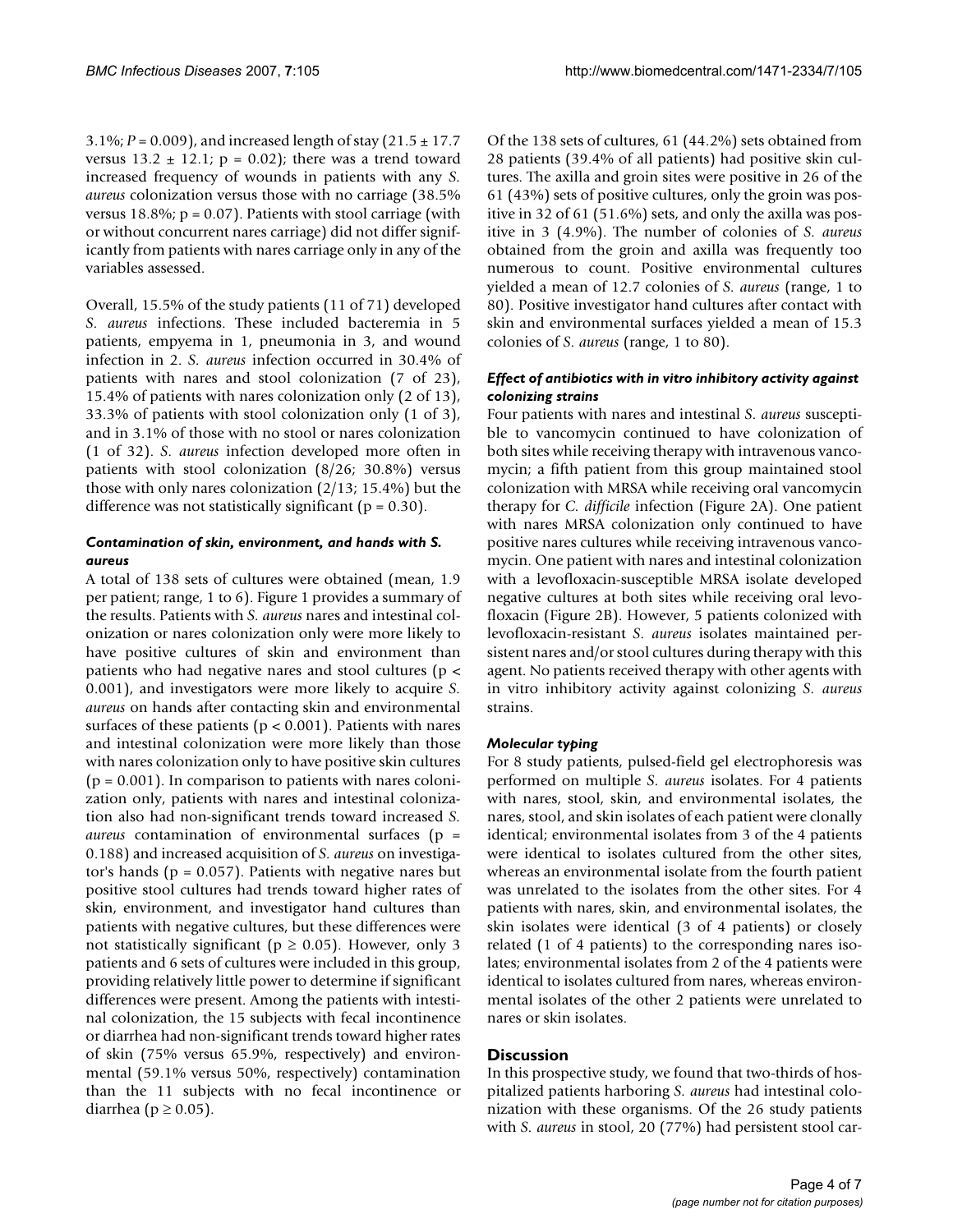

Percentage of positive cultures of skin, environment (bed rails and bedside table) and investigator's hands for *Staphylococcus aureus* among hospitalized patients with nares and stool colonization, nares colonization only, stool colonization only, or no *S. aureus* carriage. For purposes of analysis, patients with a positive nares or stool culture at any time during the study were considered to be positive at these sites. Investigator's hand cultures were obtained by placing a hand sequentially on the patient's skin, bed rail, and bedside table followed by imprinting onto a mannitol agar plate.

riage and 23 (88%) had concurrent nares carriage. These data are consistent with previous studies that have demonstrated that *S. aureus* intestinal colonization is common among hospitalized patients [2-5]. The major new finding of our study was that patients with nares and intestinal *S. aureus* colonization were significantly more likely than those with nares colonization only to have positive skin cultures, and these subjects exhibited a non-significant trend toward increased contamination of environmental surfaces and of acquisition on investigator's hands after contacting skin and environmental surfaces. Because staphylococci on skin may contaminate devices or wounds and be acquired on hands, our data provide support for the hypothesis that colonization of the intestinal tract may facilitate *S. aureus* infections and nosocomial transmission.

As noted previously, Squier et al. [5] found that intensive care and liver transplant unit patients with both rectal and nares MRSA colonization had significantly higher rates of *S. aureus* infection than did patients with nares carriage alone (40% vs. 18%). We also found that patients with nares and intestinal *S. aureus* colonization developed infections about twice as often as those with nares colonization alone (30.8% versus 15.4%), but this difference was not statistically significant. It should be noted, however, that the small numbers of subjects included in our study provided limited power to distinguish between the rates of infection in the 2 groups. Additional studies are



#### Figure 2

Effect of antibiotic therapy with agents with in vitro inhibitory activity against colonizing methicillin-resistant *Staphylococcus aureus* (MRSA) strains. One patient (A) received oral vancomycin for treatment of *Clostridium difficile*-associated diarrhea and a second (B) received oral levofloxacin for treatment of a urinary tract infection. The minimum inhibitory concentration (MIC) of vancomycin for the MRSA isolate in A was 0.25 µg/mL; the MIC of levofloxacin for the MRSA isolate in B was  $0.125 \mu g/mL$ . + = positive nares culture; - = negative nares culture; solid circles = density of MRSA in stool.

indicated to examine the association between *S. aureus* intestinal colonization and the development of infections.

Previous studies suggest that factors such as decreased gastric acidity, nasogastric tubes, and antibiotic therapy may contribute to the development of intestinal colonization by *S. aureus* [2,3,13]. We did not find a significant association between these factors and *S. aureus* intestinal colonization in our study. It is notable that more than half of the patients with nares *S. aureus* colonization only received treatment with proton pump inhibitors and antibiotics, suggesting that these factors alone may not be sufficient for the development of intestinal colonization in many patients with nares carriage. Because antibiotics may also inhibit colonization by pathogens, we examined the impact of treatment with agents with in vitro inhibitory activity against *S. aureus*. Intravenous vancomycin had no apparent effect on nares or intestinal *S. aureus* colonization, possibly due to the fact that relatively low con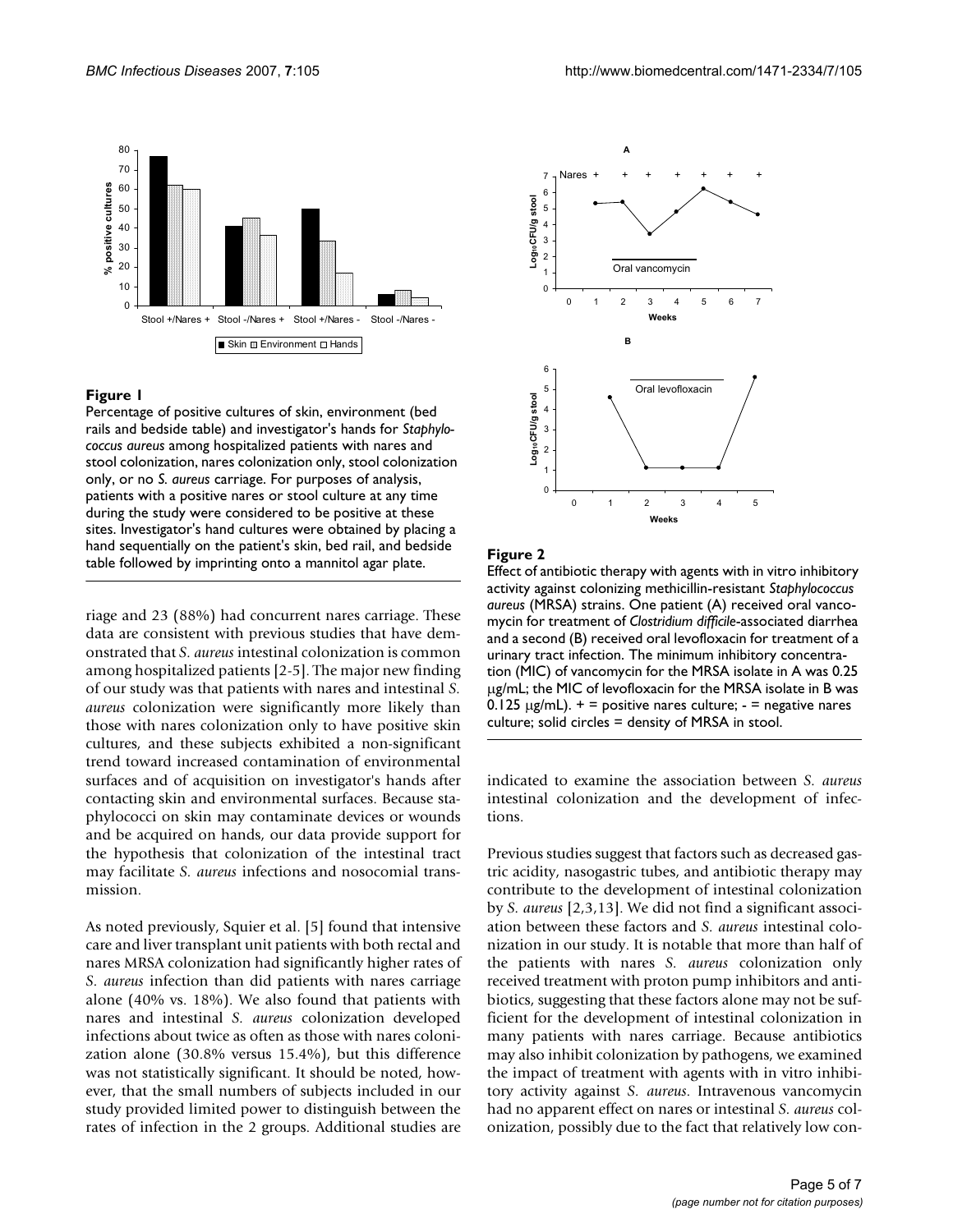centrations of this agent are secreted into nares passages or into the intestinal tract during parenteral administration [14]. In one patient, oral levofloxacin temporarily was associated with loss of detection of nares and intestinal colonization with a levofloxacin-susceptible MRSA strain; levofloxacin therapy did not result in loss of colonization by levofloxacin-resistant *S. aureus* strains.

Two recent European studies have evaluated the use of oral vancomycin therapy as a means to eliminate MRSA intestinal colonization [15,16]. In one study, oral vancomycin therapy was associated with a significant reduction in methicillin-resistant *S. aureus* infections [15]. Interestingly, one patient in our study maintained intestinal colonization with MRSA during therapy with oral vancomycin (Figure 2A), which results in high concentrations in the colon. In mice, we found that intestinal colonization with 1 of 2 MRSA strains also was not inhibited by oral vancomycin; we hypothesized that such persistence might be due to growth of MRSA within a biofilm in the colonic mucus layer [13]. Further studies are needed to clarify the potential for eradication of intestinal *S. aureus* colonization with oral non-absorbed antibiotics.

Our study has several limitations. First, our study population may not be representative of all patient populations because only men were included and we excluded patients with an anticipated additional length of hospital stay of less than 3 days. Second, 15 of 26 (58%) patients with intestinal *S. aureus* colonization had diarrhea or fecal incontinence during the period of the study which is likely to have contributed to shedding of organisms onto skin and into the environment. It is possible that continent patients with no diarrhea may be less likely to shed *S. aureus*, and we observed a trend toward lower rates of skin and environmental *S. aureus* among these patients in comparison to patients with fecal incontinence or diarrhea. Third, hand cultures were obtained after contact with both skin and environmental sites, and therefore it is not possible to determine the relative contribution of skin or the environment to hand acquisition. Fourth, *S. aureus* isolates cultured from surfaces may have been shed by previous patients occupying the study patient's rooms because staphylococci may persist for long periods on surfaces. The fact that some environmental isolates were clonally unrelated to the study patient's nares and stool isolates suggests that contamination may have come from previous room occupants or from hands of transiently colonized healthcare workers, or that patient and environmental cultures may be polyclonal in nature. Fifth, Boyce et al. [\[17](#page-6-0)] found that the presence of MRSA in wounds or urine was associated with increased environmental contamination. In our study, there was a non-significant trend toward increased frequency of wounds in patients with stool and/or nares colonization than those with nares colonization only (42.3% versus 30.8%); however, the frequency of wounds from which *S. aureus* was isolated from clinical cultures was similar in both groups (7 of 26 {26.9%} and 3 of 13 {23.1%}), respectively. Finally, although we propose that the increased isolation of *S. aureus* from skin of patients with intestinal colonization was attributable to fecal contamination, it is possible that strains with an increased propensity to colonize the intestinal tract also have an increased tendency to colonize or contaminate skin.

#### **Conclusion**

We found that hospitalized patients with *S. aureus* carriage had high rates of positive skin cultures and of contamination of environmental surfaces. Patients with nares and intestinal *S. aureus* colonization were significantly more likely than those with nares colonization only to have positive skin cultures, and these subjects exhibited a nonsignificant trend toward increased contamination of environmental surfaces and of acquisition on investigator's hands after contacting skin and environmental surfaces. Further research is needed to better define the significance of intestinal colonization with staphylococci with regard to the pathogenesis of *S. aureus* infections and nosocomial transmission.

#### **Competing interests**

The author(s) declare that they have no competing interests.

# **Authors' contributions**

CJD conceived of the study, participated in drafting the manuscript, and edited the manuscript. AB performed the cultures and data collection and assisted in drafting the manuscript. DCA performed the statistical analyses and assisted in editing the manuscript.

#### **Acknowledgements**

This work was supported by an Advanced Research Career Development Award grant from the Department of Veterans Affairs to C.J.D.

#### **References**

- 1. Lowy FD: *Staphyloccus aureus* **[infections.](http://www.ncbi.nlm.nih.gov/entrez/query.fcgi?cmd=Retrieve&db=PubMed&dopt=Abstract&list_uids=9709046)** *N Engl J Med* 1998, **339:**520-531.
- 2. Ray AJ, Pultz NJ, Bhalla A, Aron DC, Donskey CJ: **Coexistence of vancomycin-resistant enterococci and** *Staphylococcus aureus* **[in the intestinal tracts of hospitalized patients.](http://www.ncbi.nlm.nih.gov/entrez/query.fcgi?cmd=Retrieve&db=PubMed&dopt=Abstract&list_uids=13130397)** *Clin Infect Dis* 2003, **37:**875-881.
- 3. Boyce JM, Havill NL: **Nosocomial antibiotic-associated diarrhea associated with enterotoxin-producing strains of methicillinresistant** *Staphylococcus aureus***[.](http://www.ncbi.nlm.nih.gov/entrez/query.fcgi?cmd=Retrieve&db=PubMed&dopt=Abstract&list_uids=16086721)** *Am J Gastroenterol* 2005, **100:**1828-1834.
- 4. Gravet A, Rondeau M, Harf-Monteil C, Grunenberger F, Monteil H, Scheftel JM, Pevost G: **Predominant** *Staphylococcus aureus* **[iso](http://www.ncbi.nlm.nih.gov/entrez/query.fcgi?cmd=Retrieve&db=PubMed&dopt=Abstract&list_uids=10565923)lated from antibiotic-associated diarrhea is clinically rele[vant and produces enterotoxin A and the bicomponent toxin](http://www.ncbi.nlm.nih.gov/entrez/query.fcgi?cmd=Retrieve&db=PubMed&dopt=Abstract&list_uids=10565923) [LukE-lukD.](http://www.ncbi.nlm.nih.gov/entrez/query.fcgi?cmd=Retrieve&db=PubMed&dopt=Abstract&list_uids=10565923)** *J Clin Microbiol* 1999, **37:**4012-4019.
- 5. Squier C, Rihs JD, Risa KJ, Sagnimeni A, Wagener MM, Stout J, Muder RR, Singh N: *Staphylococcus aureus* **[rectal carriage and its asso](http://www.ncbi.nlm.nih.gov/entrez/query.fcgi?cmd=Retrieve&db=PubMed&dopt=Abstract&list_uids=12269445)[ciation with infections in patients in a surgical intensive care](http://www.ncbi.nlm.nih.gov/entrez/query.fcgi?cmd=Retrieve&db=PubMed&dopt=Abstract&list_uids=12269445)**